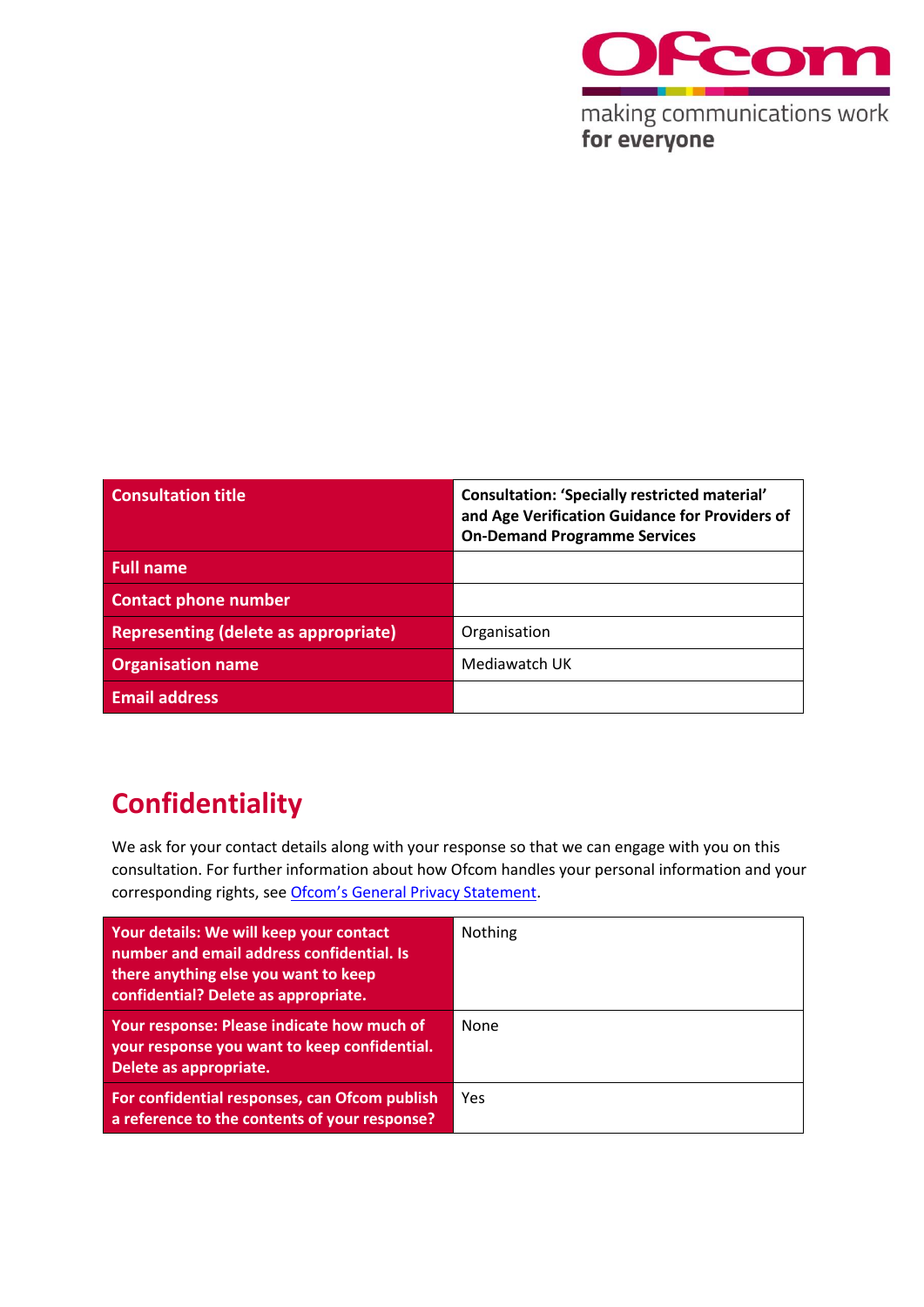## **Your response**

| <b>Question</b>                                                                                                                                                                                                                                                                                       | Your response                                                                                                                                                                                                                                                                                                                                                                                                                                                                                                                                                                                                                                                                                                                                                                                                                                                      |
|-------------------------------------------------------------------------------------------------------------------------------------------------------------------------------------------------------------------------------------------------------------------------------------------------------|--------------------------------------------------------------------------------------------------------------------------------------------------------------------------------------------------------------------------------------------------------------------------------------------------------------------------------------------------------------------------------------------------------------------------------------------------------------------------------------------------------------------------------------------------------------------------------------------------------------------------------------------------------------------------------------------------------------------------------------------------------------------------------------------------------------------------------------------------------------------|
| Question 1: Do you agree with our proposal to<br>revise the Guidance for Rule 11 to state that<br>we will have regard to any BBFC Guidance on<br>the definition of 'pornographic material' when<br>assessing whether ODPS material falls within<br>the definition of 'specially restricted material'? | Yes. MWUK supports Ofcom's proposal to<br>revise its guidance for rule 11 in line with the<br>BBFC's definition of 'pornographic material' and<br>agrees with Ofcom's rationale that doing so will<br>promote consistency (4.7), enhancing clarity for<br>consumers and ODPS providers (4.8).                                                                                                                                                                                                                                                                                                                                                                                                                                                                                                                                                                      |
| Question 2: Do you agree with our proposal to<br>amend our Rule 11 Guidance to replicate the<br><b>BBFC's AV Guidance and explain that our</b><br>assessment of AV solutions will be considered<br>with reference to the BBFC's published list of<br>assessed AV solutions?                           | Yes. MWUK agrees that Ofcom's proposal to<br>replicate the BBFC's AV Guidance and consider<br>AV solutions with reference to BBFC<br>assessments makes sense in light of their<br>regulatory role within Part 3 of the DEA 2017.<br>However, we are keen to understand in more<br>detail the type of scenario/case in which Ofcom<br>would choose not to be bound or follow the<br>BBFC's assessments (4.16).                                                                                                                                                                                                                                                                                                                                                                                                                                                      |
| Question 3: Do you have any other comments<br>regarding our proposed amendments to the<br><b>Rule 11 guidance?</b>                                                                                                                                                                                    | Yes. The consultation proposals raise some<br>wider points from a MWUK perspective. Firstly,<br>we would welcome further clarity and detail on<br>part (c) of the definition of "specially restricted<br>material" which states 'other material that<br>might seriously impair the physical, mental or<br>moral development of persons under the age of<br>18'. Ofcom's guidance (p.14) suggests that any<br>content which hasn't been categorised by the<br>BBFC as 'R18' or as a 'sex work' at '18' would<br>not normally be considered as "might seriously<br>impair" and therefore not normally subject to<br>the requirements of Rule 11. Yet, the following<br>paragraph indicates 'any other material which<br>might seriously impair under 18s' is subject to<br>Rule 11. MWUK is concerned that the second<br>paragraph could appear at variance with the |